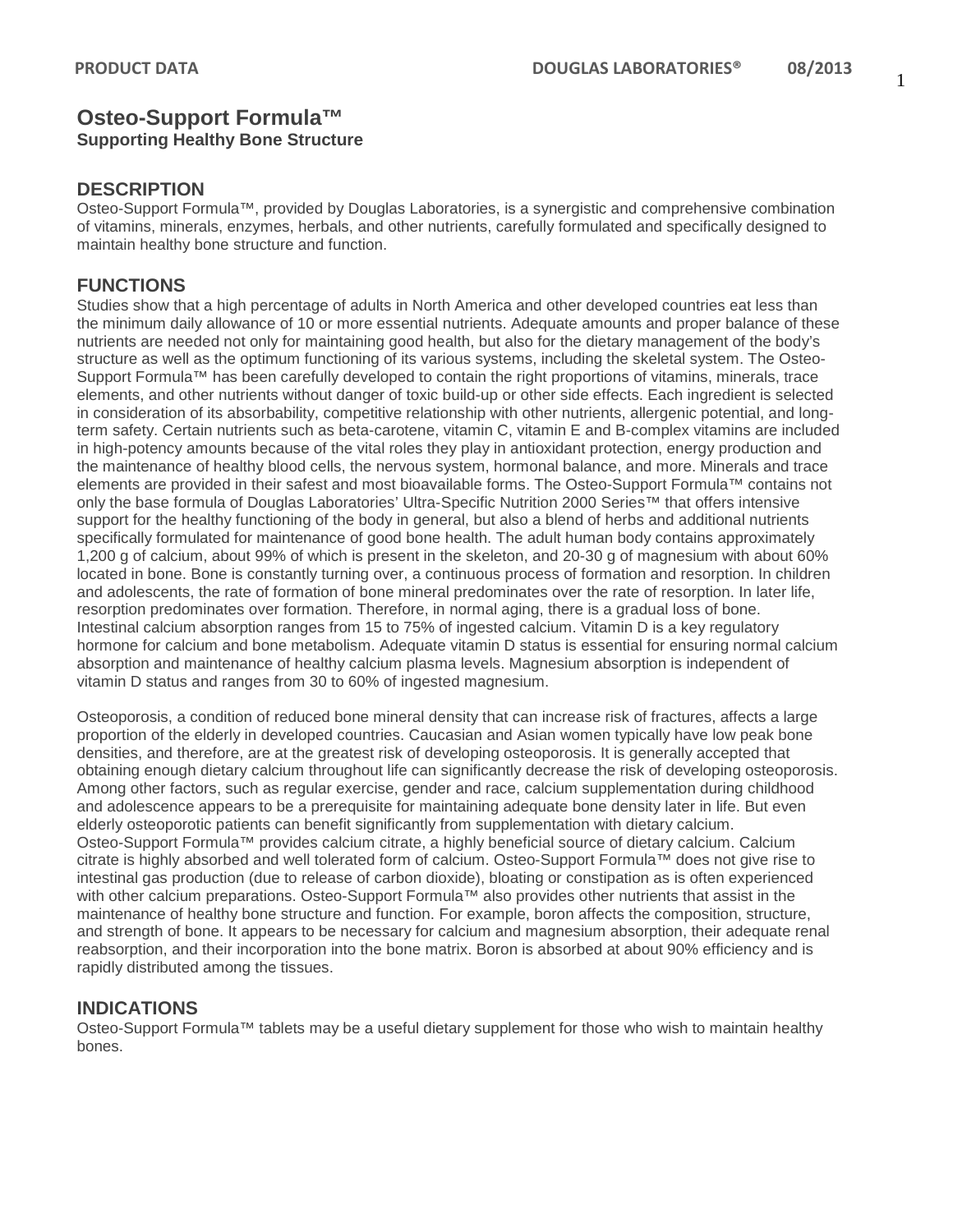### **Osteo-Support Formula™ Supporting Healthy Bone Structure**

### **FORMULA (#4544)**

| 4 Tablets Contain:                                   |  |
|------------------------------------------------------|--|
|                                                      |  |
| Palmitate/75% [15,000 IU]                            |  |
| as Beta-Carotene)                                    |  |
|                                                      |  |
|                                                      |  |
|                                                      |  |
|                                                      |  |
|                                                      |  |
|                                                      |  |
|                                                      |  |
|                                                      |  |
|                                                      |  |
| Pyridoxal-5-Phosphate Complex)                       |  |
|                                                      |  |
| Vitamin B-12 (on Ion Exchange Resin) 100 mcg         |  |
|                                                      |  |
|                                                      |  |
| (as d-Calcium Pantothenate)                          |  |
|                                                      |  |
| Citrate/Ascorbate/Carbonate Complex)                 |  |
|                                                      |  |
| Aspartate/Ascorbate/Oxide Complex)                   |  |
| Zinc (from Zinc Aspartate/Krebs/Oxide Complex) 20 mg |  |
|                                                      |  |
| Krebs† Cycle and Kelp)                               |  |
|                                                      |  |
| Acid Chelate)                                        |  |
|                                                      |  |
| Aspartate/Sulfate Complex)                           |  |
|                                                      |  |
| GTF activity-low allergenicity)                      |  |
|                                                      |  |
| Molybdenum (from Molybdenum Krebs†)50 mcg            |  |
|                                                      |  |
| Aspartate/Chloride Complex)                          |  |
| Choline (from Choline Citrate/Bitartrate) 20 mg      |  |
|                                                      |  |
|                                                      |  |
|                                                      |  |
|                                                      |  |
| Boron (from Boron Aspartate/Citrate Complex) 1 mg    |  |
|                                                      |  |
| Trace Elements (from Sea Vegetation)100 mcg          |  |
|                                                      |  |
| Bioflavonoids, Hesperidin, Dong Quai (root),         |  |
| Licorice (root), Black Cohosh (root), Fennel (seed), |  |
| Bromelain, Betaine HCl/Glutamic Acid HCl, Rutin,     |  |
| Proanthocyanidins (Red Wine Grapes), N-Acetyl-       |  |
| L-Cysteine/L-Cysteine HCI, L-Methionine              |  |
|                                                      |  |